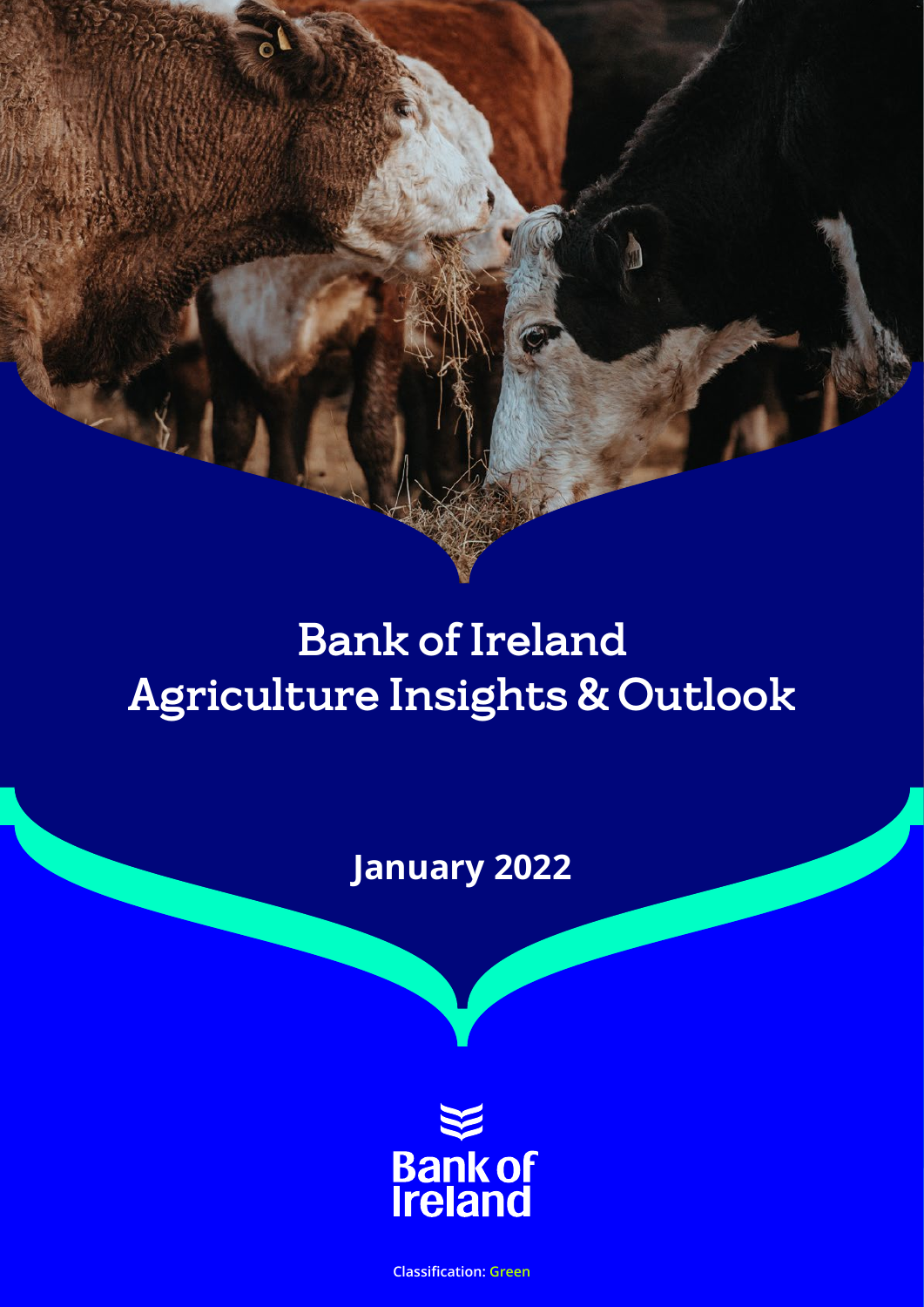<span id="page-1-0"></span>**2021 Review:** Despite the ongoing pandemic, the agri sector performed strongly in 2021. Farm incomes increased 20% in 2021 compared to 2020 driven by good weather, low input costs and decade high agri commodity prices. Brexit has had little impact with the UK still remaining the largest market for agri exports. Sentiment and investment appetite is up and farmers are coming into 2022 in a relatively strong state.

## **Key points**



# **Sector Developments – 2021 Key Numbers**

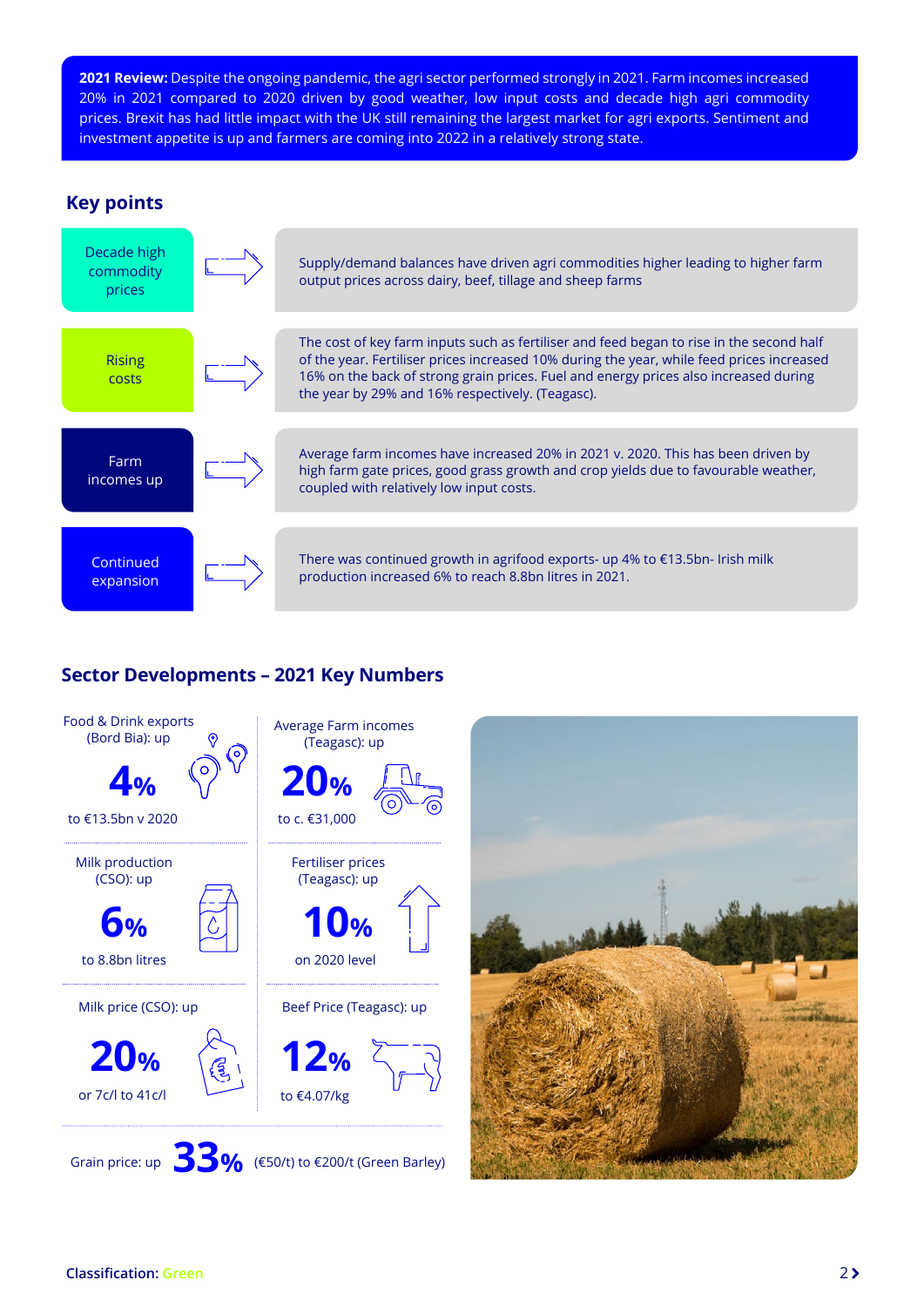## **Snapshot of 2021**

#### **• Decade high agri commodity prices**

The FAO Food Price Index (a measure of the change in international prices of a basket of agrifood commodities) reached a 10 year high in 2021, rising 23% over the year. For 2021, the FAO Cereal Price Index rose 27% from 2020 and is the highest annual average registered since 2012. In 2021, maize and wheat prices were 44% and 31% higher than their respective 2020 averages, mostly on strong demand and tighter supplies, especially among major wheat exporters. The FAO Dairy Price Index rose 17% in 2021, reflecting sustained import demand throughout the year, especially from Asia, and tight exportable supplies from the leading producing regions. The FAO Meat Price Index rose 13% in 2021 with sheep meat registering the sharpest increase in prices, followed by beef and poultry, while pig meat prices fell marginally.

On the back of rising and decade high global agri commodity prices, domestic farm output prices increased with milk prices up 20% to €0.41/L, beef prices up 12% to average €4.01/kg, lamb prices up 30%, barley prices up 33%, and wheat prices up 21%. Pig prices fell 8% in 2021 as a result of local conditions (slaughtering capacity) and global factors (African Swine Flu in Germany and China).

#### **• Rising costs on farm**

Total production costs increased in 2021 due to higher feed, fertiliser and fuel prices. Input usage volumes also increased in some systems. The main drivers of increased production costs included fertiliser, feed and fuel. Feed prices increased 16% on the back of strong grain prices. Fertiliser prices increased significantly as a result of rising energy costs in the last quarter and were up 10% in 2021 v. 2020. Despite the rising costs, margins expanded across all farm systems (except for pigs) as a result of the rising global agri commodity prices that boosted farm gate prices.

#### **• Farmers continue to deleverage**

The most recent data from the Central Bank shows that Irish farmers reduced their overall debt by 12% or €392m in the 12 months between September 2020 and September 2021. Outstanding debt on Irish farms now stands at €2.8bn - its lowest level in over 10 years. At the same time, new lending to agri increased 15% or €100m in the 12 months period September 2020 to September 2021. That means that the debt on farms is getting younger and farmers are paying off debt at a faster rate than taking on new debt.

#### **• Strong sentiment on farm**

Sentiment and mood is positive on farm. High prices, and relatively low costs have delivered strong cashflows with farm incomes up in 2021 v 2020. This is reflected in some key financial metrics. Bank of Ireland agri deposits have increased 10% over the past 12 months, and are now 42% higher than at the start of Covid (March 2020) understandable given that farming was deemed an essential service throughout the pandemic and was little impacted directly by Covid. Similarly, the utilization rate on overdrafts is down 10% in the past 12 months to its lowest level in 4 years.

#### **• Increased investment appetite**

**Land:** Given the improved profitability and strong sentiment the appetite to invest on farm and in land has increased in 2021. There was a significant improvement in the land market with more farms coming on the market in 2021. In 2020 vendors held back due to the pandemic. Indications are that the average price of land (€10,000 per acre) has increased in 2021 with some parcels where competition is high, making prices in the range €15,000-€20,000 per acre. The increase has been driven by an increase in demand, commodity prices, farm incomes, sentiment, and investors.

**Renewed Farm development:** Due to the postponement of building work in 2020 as a result of Covid, farm development activity increased in 2021, driven mainly by dairy investment, along with some increases in development on tillage farms. Like other sectors of the economy, the cost of building works has increased significantly since the onset of Covid.

#### **• Little immediate impact from Brexit**

One year on from the Brexit trade deal, strong commodity prices have insulated farmers from the full impact of Brexit. Beef was always expected to be the sector that would be most impacted and especially over the longer term. Given that the UK is only 75% self-sufficient in beef, its future trade policy with countries outside the EU will likely provide major exporters of meat access to its lucrative retail market. It already has concluded trade agreements with Australia and New Zealand, both major exporters of beef and sheep meat who now have enhanced access to the UK market, creating additional competition for Irish beef.

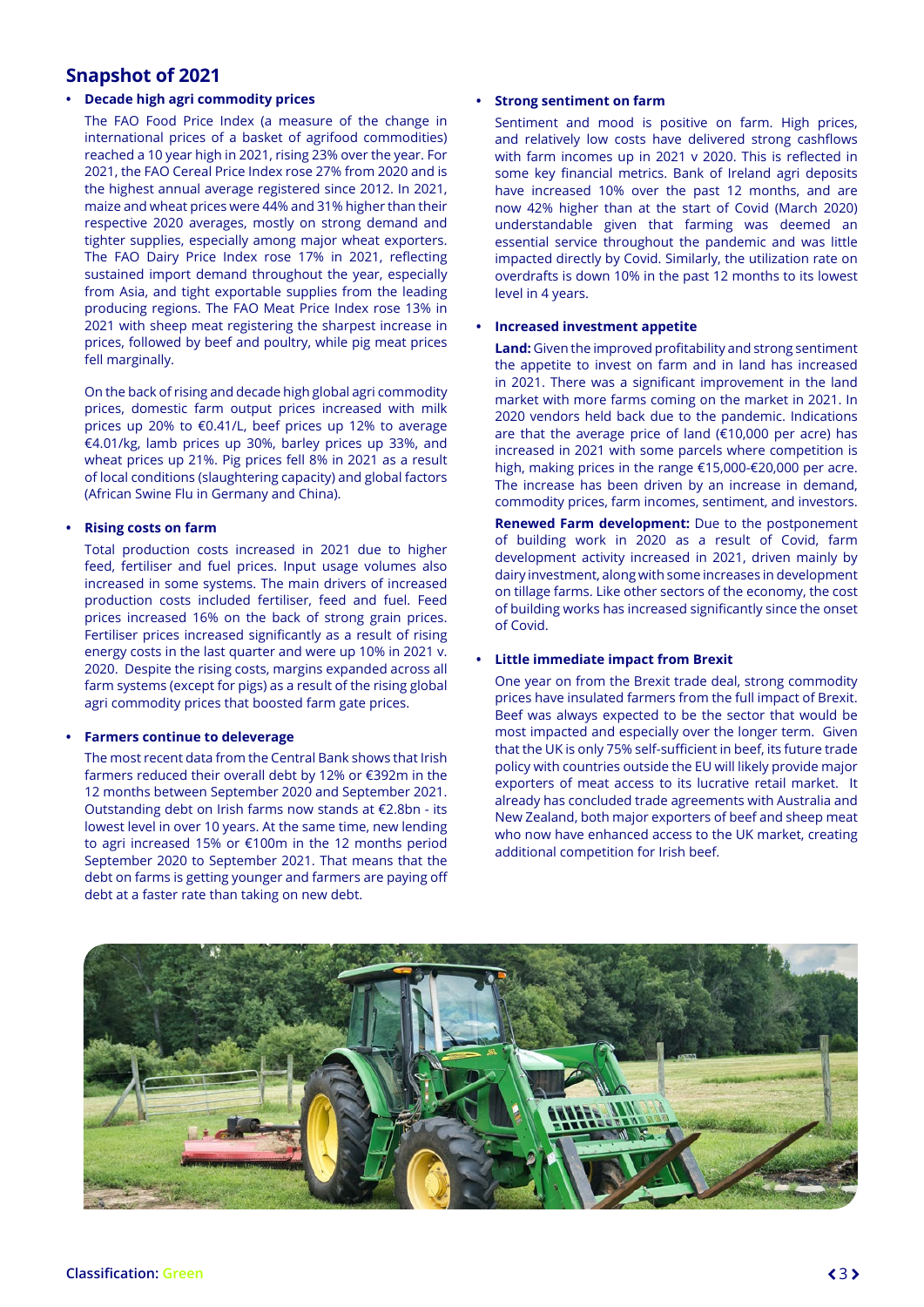#### <span id="page-3-0"></span>**2022 Outlook:**

The sector continues to prove its resilience and overall, the long term outlook remains positive due to continued population growth and our ability to produce high quality premium products that are globally competitive.

### **Key numbers**

**2%-3%** Projected rise in food prices (USDA) in 2022

**22%-30%**

2030 target emissions cut under Climate Action Plan

**120%**

Rise in average price of fertiliser in 2022 (Teagasc)

**9bn L** Domestic milk supply in 2022

**40c/L** Average milk price in 2022 (Teagasc)

**33%**

Number of farmers over age of 65 (CSO)

## **The factors that will define agriculture in 2022**

**Input price Inflation:** Input costs (such as feed and fertiliser) are set to rise further in 2022 over 2021 levels, driven by increasing energy and freight costs and strong harvest 2021 grain prices. While fertiliser prices should normalise in the medium term, they are expected to peak in 2022. It is expected that fertiliser volumes will reduce 20% nationally but will be sector specific. As a result higher volumes of feed may be used.



**Stable agri commodity prices:** Agri commodity (grain, milk, beef, sheep) prices are currently at decade highs and it is forecast that they will remain stable through the first half of 2022. The high grain prices globally should support the prices of other agri commodities such as milk and meat. Food inflation may impact demand across meat and dairy products. The high prices should support the affordability of increased input costs on many farms.

**Pressure on Profits:** In 2022, some farmers will require additional working capital to manage the increased costs and while this will squeeze margins, it is expected that farm profits will still be ahead of 2019 and 2020 figures but expected to be 20% lower on average than 2021.



**Climate Action:** The Government's Climate Action plan targets a 22-30% cut in emissions from agriculture by 2030, with budgets due to be finalised in March 2022. While this is a significant reduction, the industry is confident this is achievable with minimal impact to farm output. Teagasc have stated that no cut to the national herd is needed to meet Ireland's targets once new technologies are adopted on farms to drive efficiencies. While there will be reductions in the amount of fertiliser use permitted, there will be an increased focus on grassland management, animal breeding and organic farming practices. Additional investment such as additional slurry storage, animal housing and farm equipment will be required on farms to meet the targets.

**Evolution of the Common Agricultural Policy (CAP):** The Government submitted its CAP strategic plan to the European Commission in December 2021. Further detailed engagement will take place with the Commission in the first half of 2022, with the plan expected to come into effect on 1st January 2023. Eco-payments, convergence, and limiting the maximum level of payments look set to impact every farmer. It is expected that some farmers will gain, while others will lose out as the EU aims for a fairer distribution of funds.

**Increasing role of technology on farms:** Given the labour challenge on farms, there will be increased investment in technology such as automation and robotics to drive efficiency and productivity. This will also allow for improved decisions by the farmer and benefit quality of life. Technology is rapidly moving forward with advances in science driving productivity. Given the climate challenge that lies ahead technology will play a key role in addressing that challenge.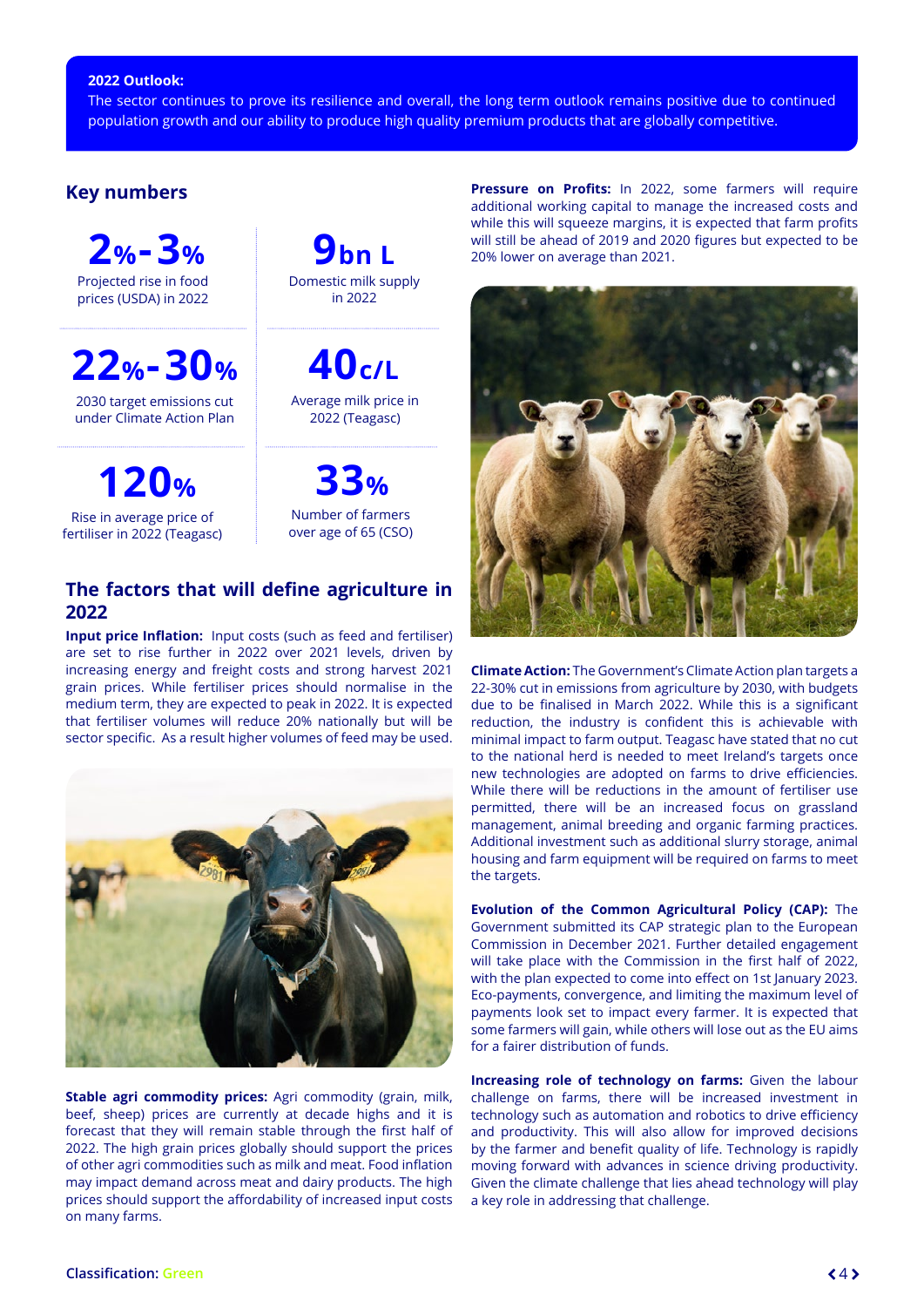<span id="page-4-0"></span>

#### **Dairy**

- Production volumes are expected to increase 2-3% in 2022 due to increased cow numbers and yields.
- Current indications are that international dairy prices will remain at current levels in the short term but will decrease gradually as 2022 progresses. The outlook for 2022 is that milk prices will average c. 41c/l (Incl. VAT).
- Increased costs (feed and fertiliser) will impact margins in 2022, however incomes should remain in line with 2020 levels.



#### **Pigs**

- While the pig sector is volatile driven by supply and demand in international markets, over the commodity price cycle and in the longer term, this sector is highly efficient, productive and profitable
- Local conditions (slaughtering capacity) and global factors (African Swine Flu in Germany and China) continue to impact the pig price.
- however it is expected that the pig price will improve in Q2 2022 due to a combination of reduced pig meat supply on the EU market and increased exports to China.
- The av. full year pig price for 2022 is expected to be higher than 2021 and feed prices are expected to reduce later in the year.

#### **Beef**

- Cattle prices will continue to be influenced to a large degree by the demand for Irish beef in the UK. The UK beef supply is expected to be unchanged in 2022.
- The EU beef supply is forecast to decline in 2022 which should help average Irish finished cattle prices in 2022 remain unchanged to the 2021 level of around €4/kg.
- Input expenditures in 2022 are forecast to increase on 2021 levels due to higher feed, fertiliser and energy prices.

#### **Tillage**

- While stocks to use ratios are variable across wheat, barley and maize, there remains a lot of uncertainty around grain markets. Based on current futures markets, it is expected that 2022 harvest prices may be slightly higher than those that prevailed at harvest 2021.
- Direct costs of production on cereal farms are expected to increase significantly in 2022, with key inputs such as fertiliser and seed expected to increase.
- Winter cereal area for harvest 2022 are estimated to be slightly up on 2021. Crops have been planted in good conditions.
- Boortmalt has offered grain growers a forward price of €250/t (€50/t more than January 2021) for harvest 2022.